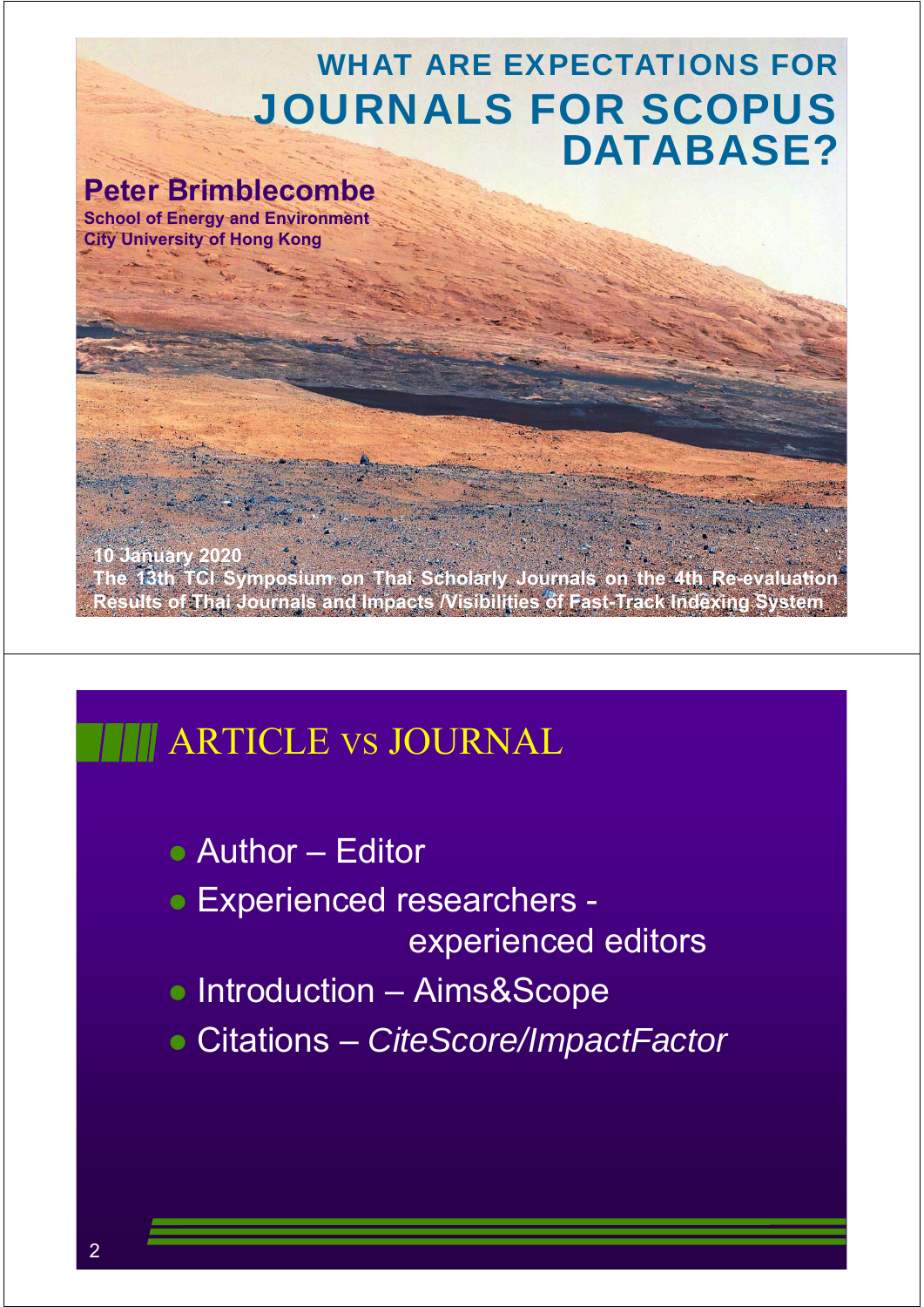# EVALUATING JOURNALS

## **• Bibliometricians**

qualitative, rather objective, focusses on metric issues

**TYPICALLY A STEP** 

**MIX OF BOTH**

### • Subject editors

3

can focus on relationships within discipline, recognises outliers and eccentric and narrow focus journals

# THE CONTENTS SELECTION ADVISORY BOARD

- **The Content Selection Advisory Board** works with 17 subject chairs
- The make the day-to-day decisions about admission to SCOPUS
- Meets twice a year to consider strategic issues

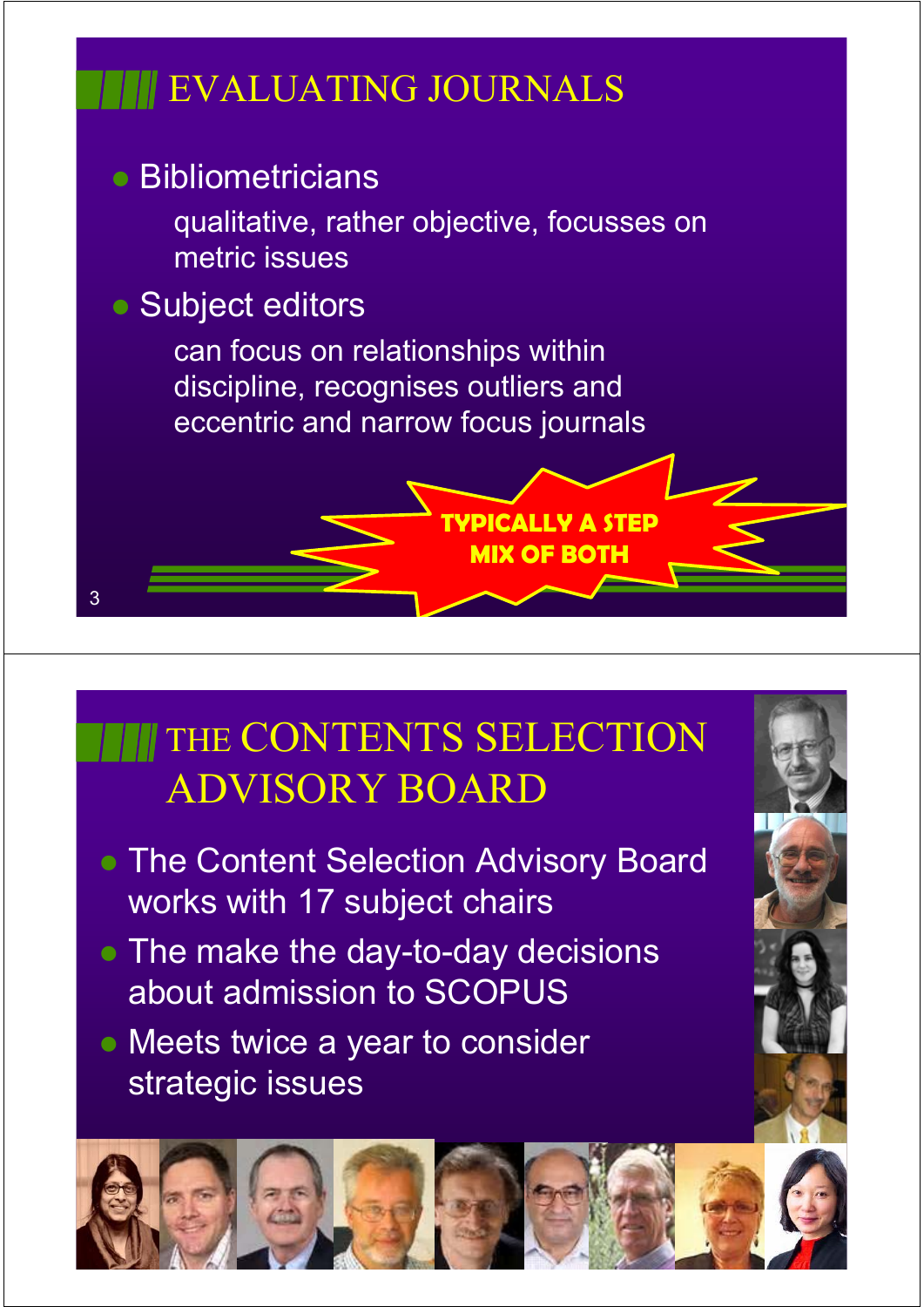# SUBJECT CHAIR ENVIRONMENTAL SCIENCES

- Environmental journal character
	- Very broad topic area How do you judge quality? Yet probably an issue with all topic areas



*Reflects my own experiences…*

## KEY AREAS OF EVALUATION

- **Journal policy**
- Content quality
- **Journal standing**
- Regularity
- Online availability

*…developed within Scopus, but typical of approaches to journal evaluation…*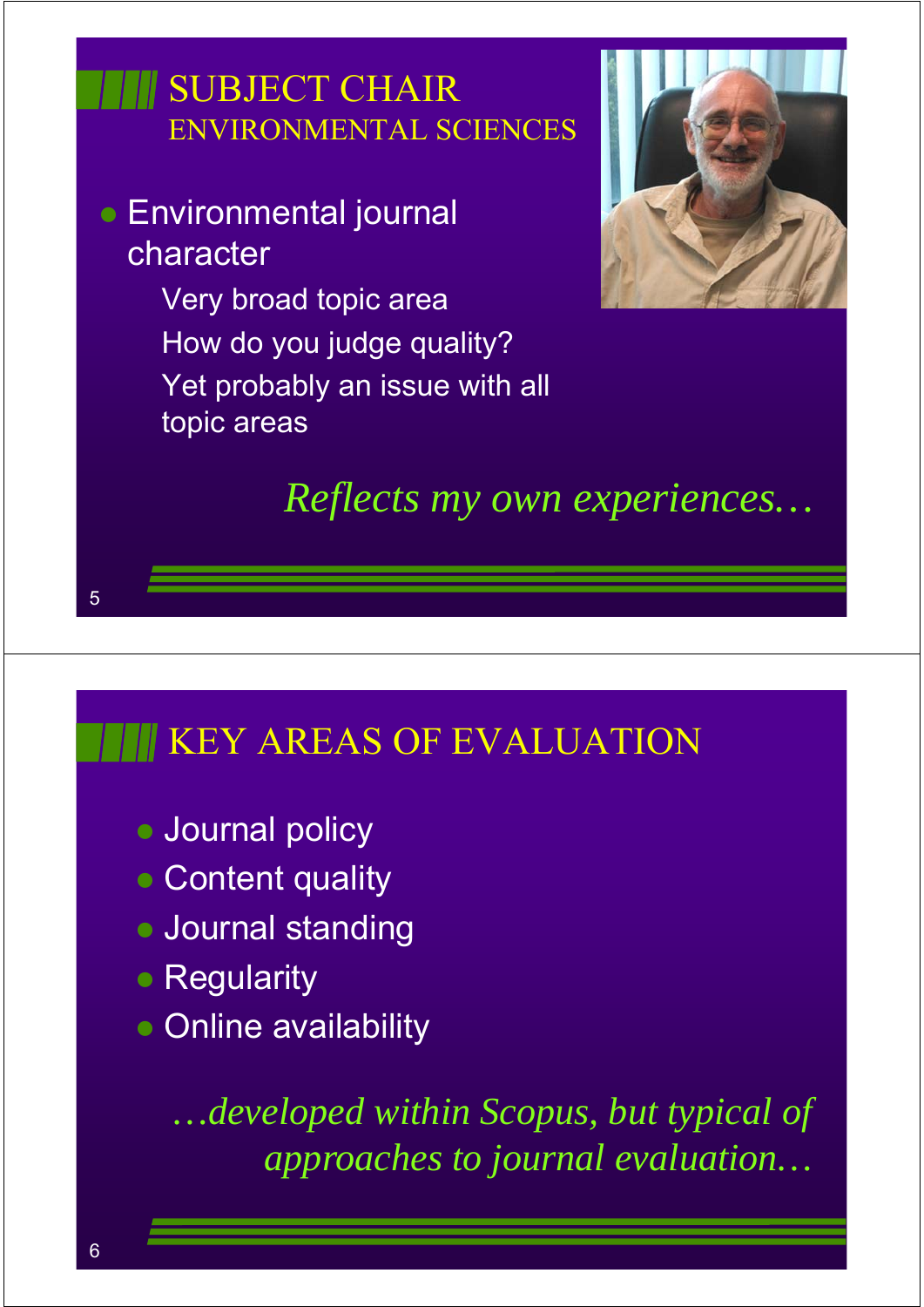# ONLINE AVAILABILITY

- Usually check this first
- Try and download some published MSS, not always those chosen by the editor for assessment
- The appearance and ease of use of the website is not typically a critical factor in decision making

*My assessment often more generous than the internal one…*

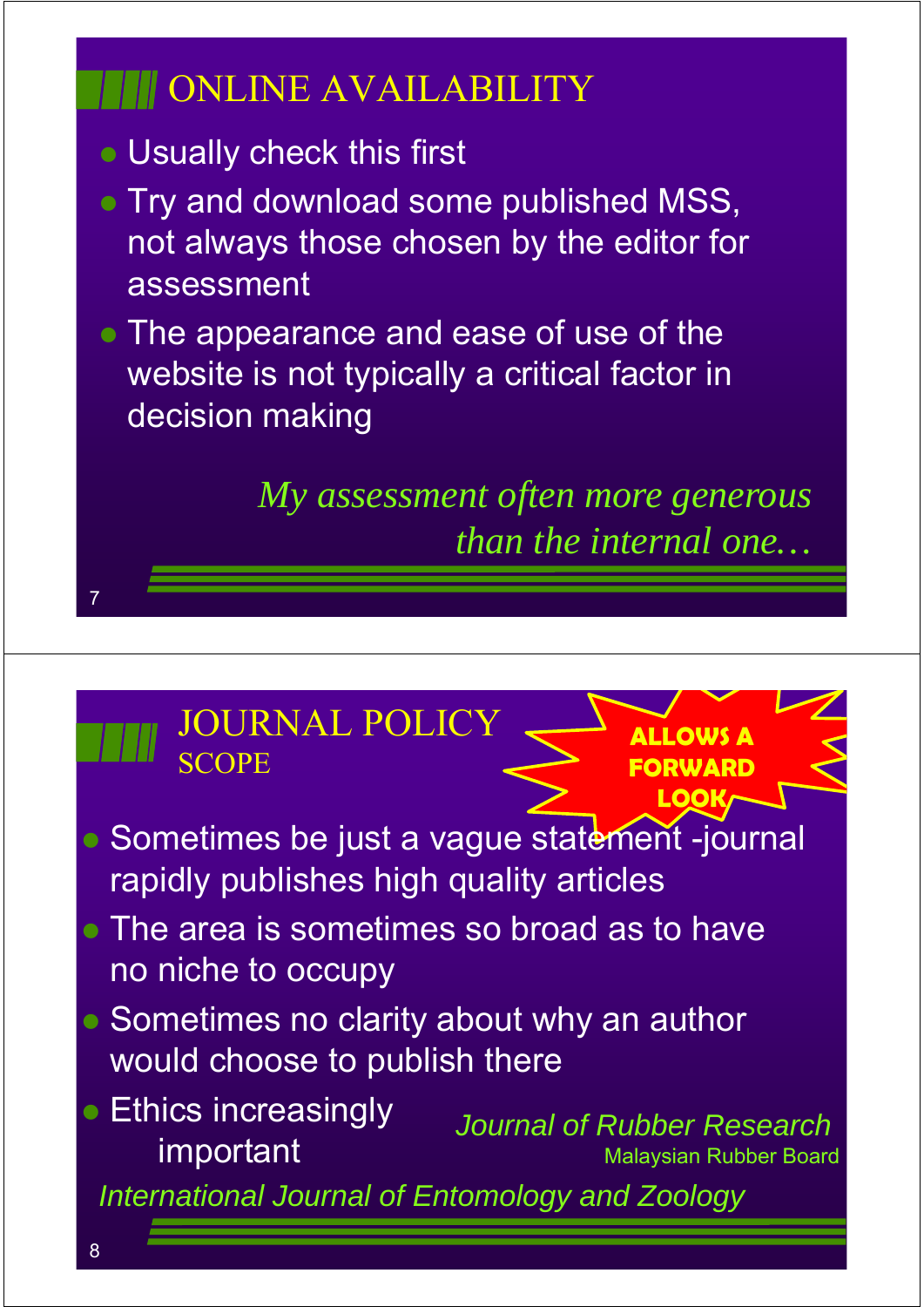

- Show importance within a region
- Focus on local strengths and knowledgeable authors
- Destinctiveness/focus in the face of local competition
- Need for ISSN

*Assessment of quality needs to recognise relevance both locally and beyond*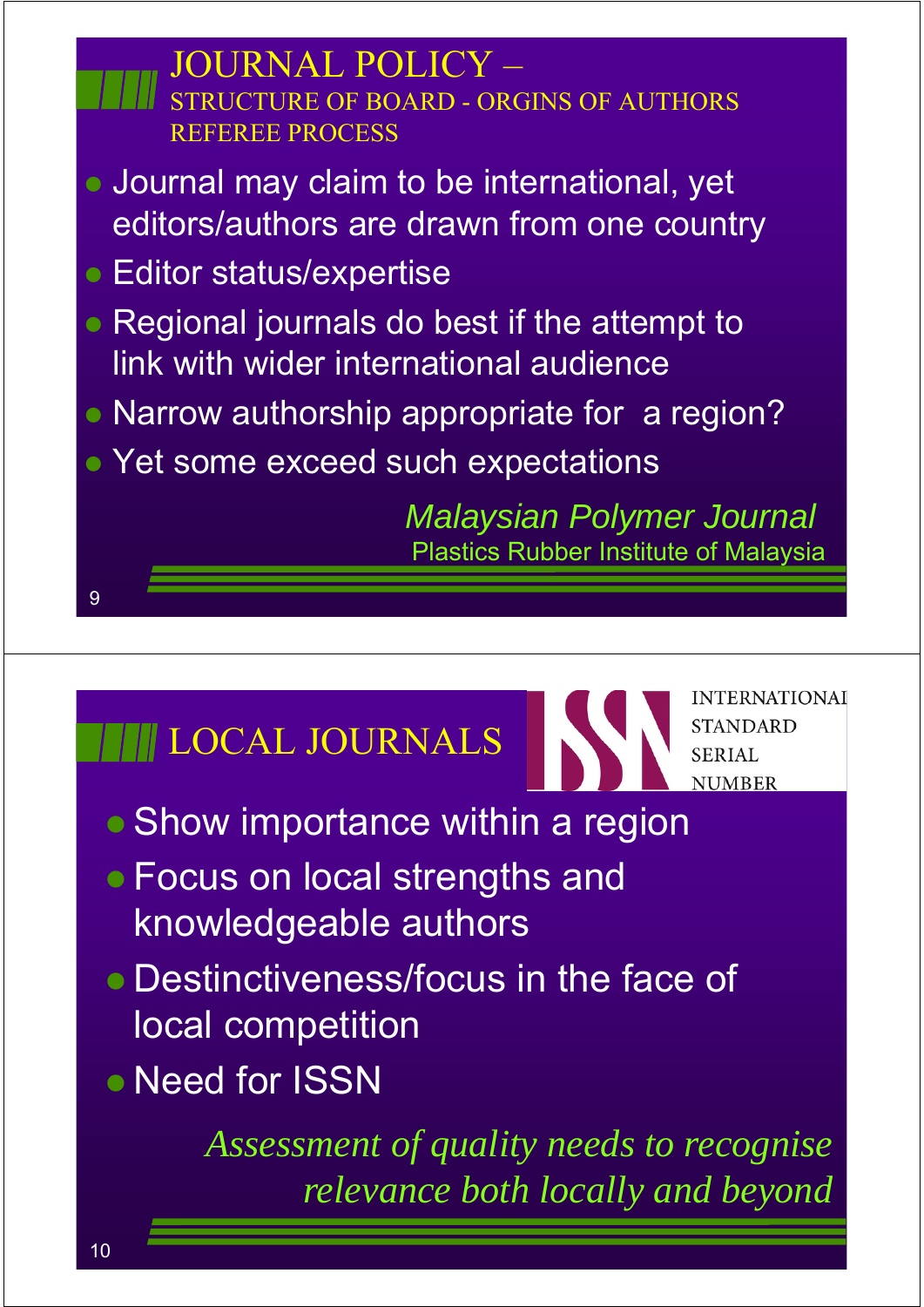# **THE AUTHOR NAME**

- **In Chinese, Korean** especially, but also Smith in English and Singh in India can cause mis-identification of authors
- This is much improved by **ORCID**
- Many journals ask for ORCID numbers on submission

11 **http://**orcid.org/

#### JOURNAL POLICY – REFEREE PROCESS

- Sometimes unclear
- **Hints that it is not of a** high standard
- Difficulties in attracting referees
- Use biased referees Not coauthors Not colleagues
- Checks on refereeing



**That's it? That's peer review?**

ORCID

FOR ORGANIZAT

#### About ORCID

**COR DECEARTMENT** 

#### What is ORCID!

.<br>XKCID is an open, non-profit, commu<br>assis effort its provide a registry of un ed of linking run

#### The ORCID Community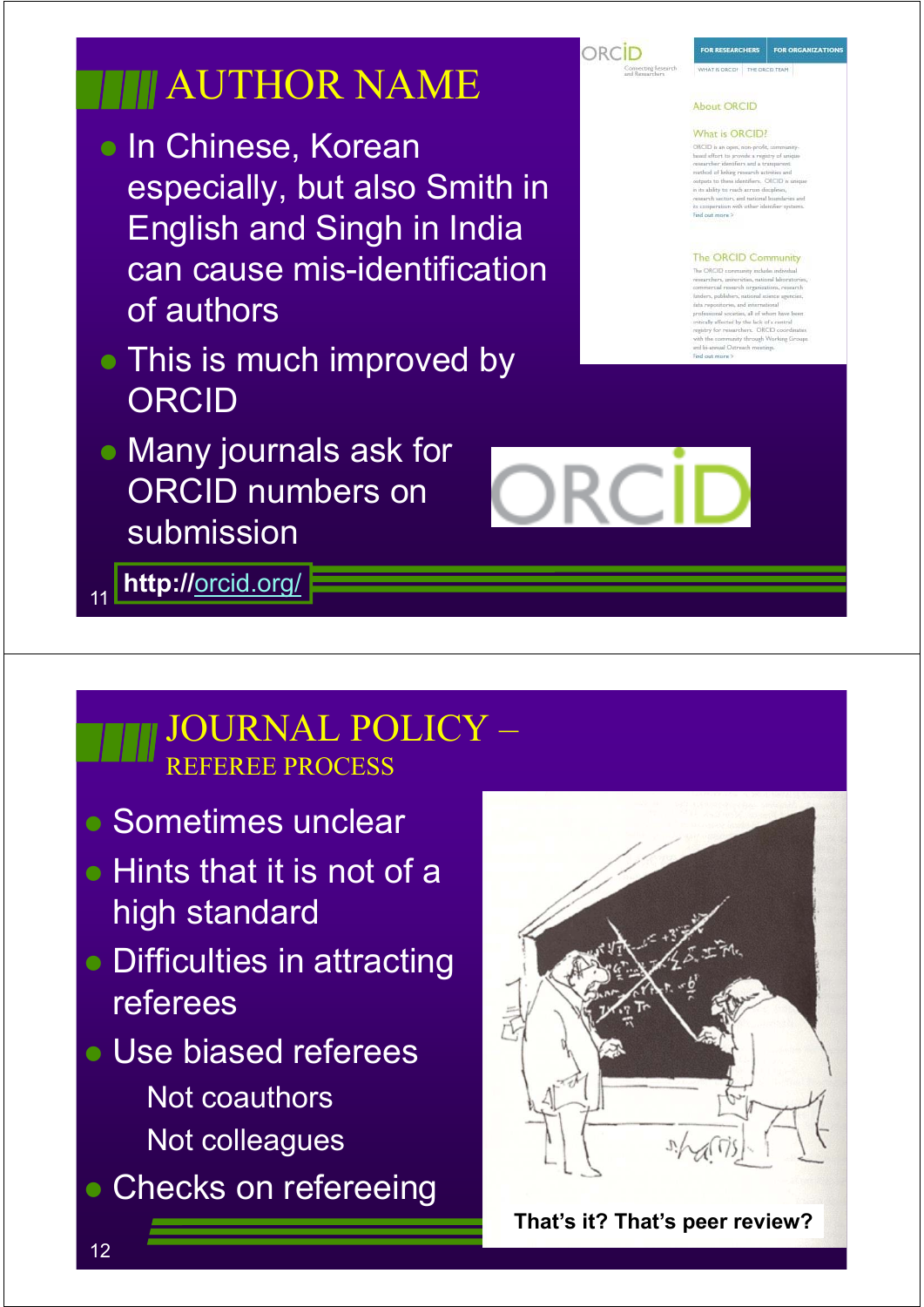

# **THE CONTENT QUALITY**

- Quality of layout counts
- Figures can be revealing cut & paste from Excel!
- Are the articles and abstracts readable?
- Look at the hypotheses and conclusions especially
- Frequent problems
	- descriptive/repetitive
	- essay/review lacking intellectual synthesis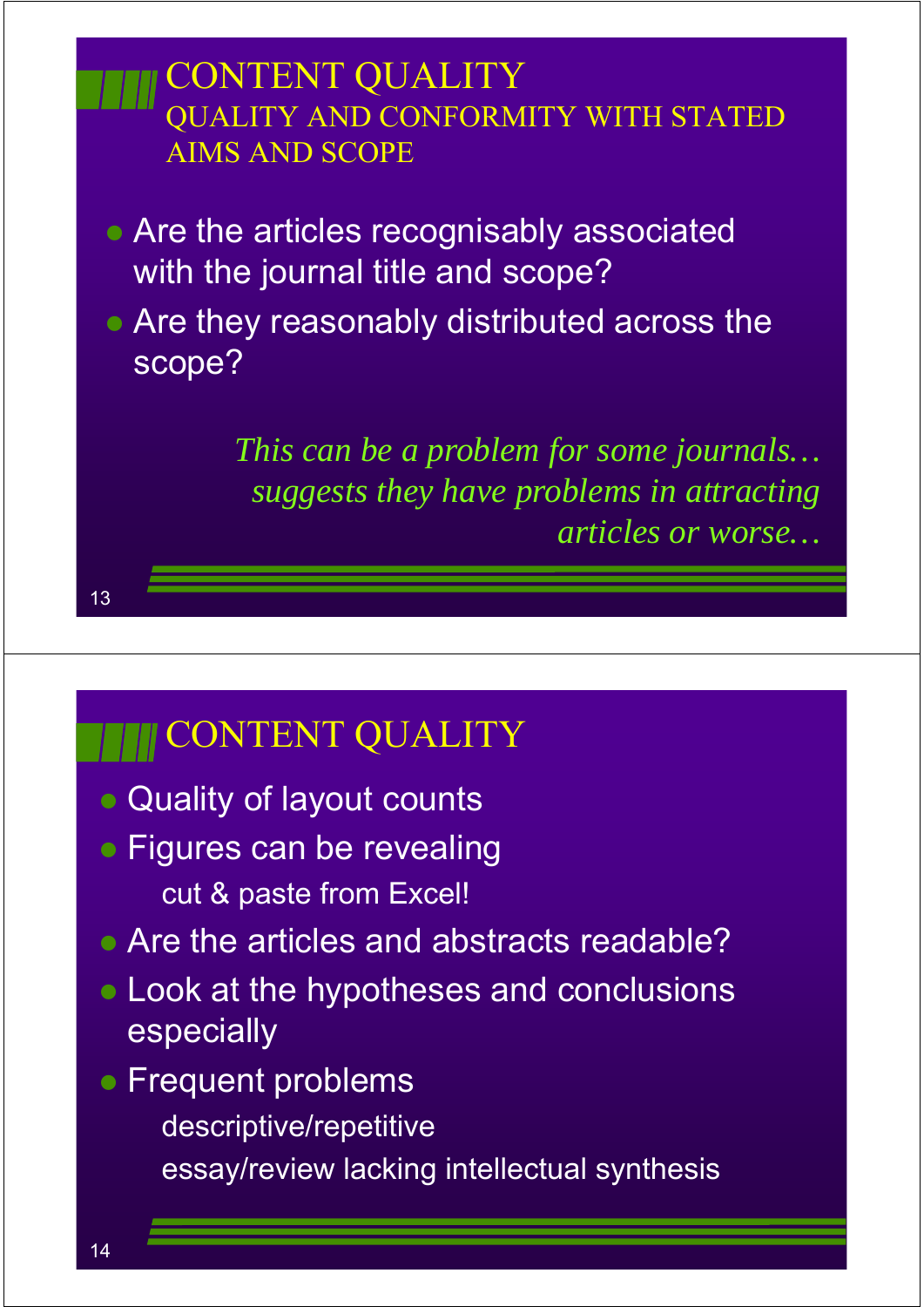# 15 **NOVELTY** DIFFERENT TYPES OF NOVELTY • In research- often clearest innovation • Repeats earlier work at new location, chemical, species… Can easily become descriptive  $\bullet$  In interpretation – linked to other work This is the hardest and is the most effort • In conclusion

# STRENGTHENING RESEARCH QUESTIONS

- Often seem to be omitted by many authors
- Is this simply a case study?
- Description without hypothesis
- This often leads to weak conclusions

Some articles seem to be data in search of a hypothesis….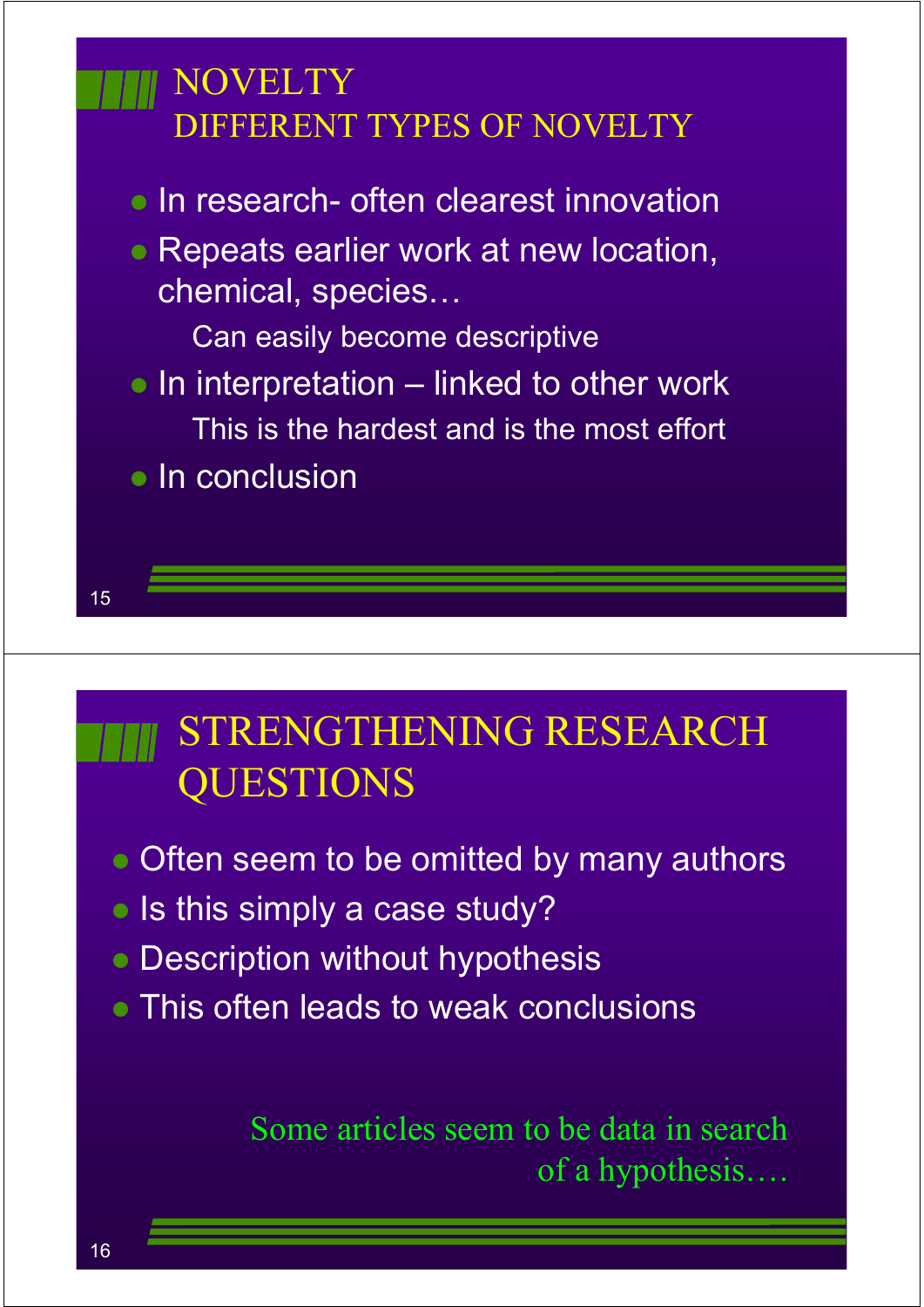

# PROBLEMS WITH REVIEWS

- Simple listing of literature
- Crude bibliometric analysis with little reason or sense of direction
- Often require Novel intellectual synthesis Projecting future directions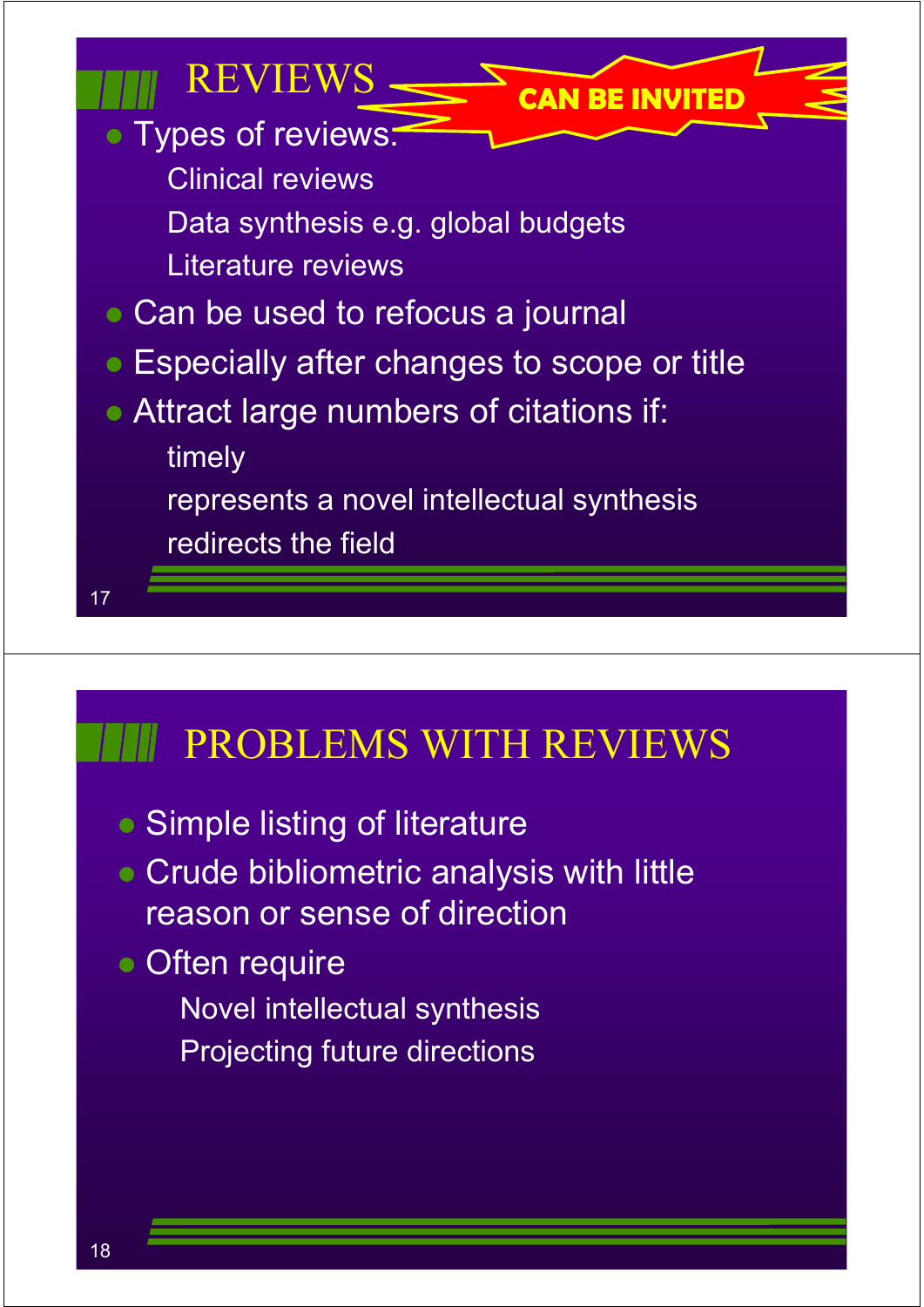# FIGURES

19

- Often seem cut and pasted from Excel!
- Not always tuned to understanding the data
- **Poorly positioned and**
- Mock 3-D very popular!

Suggests a lack of professionalism….

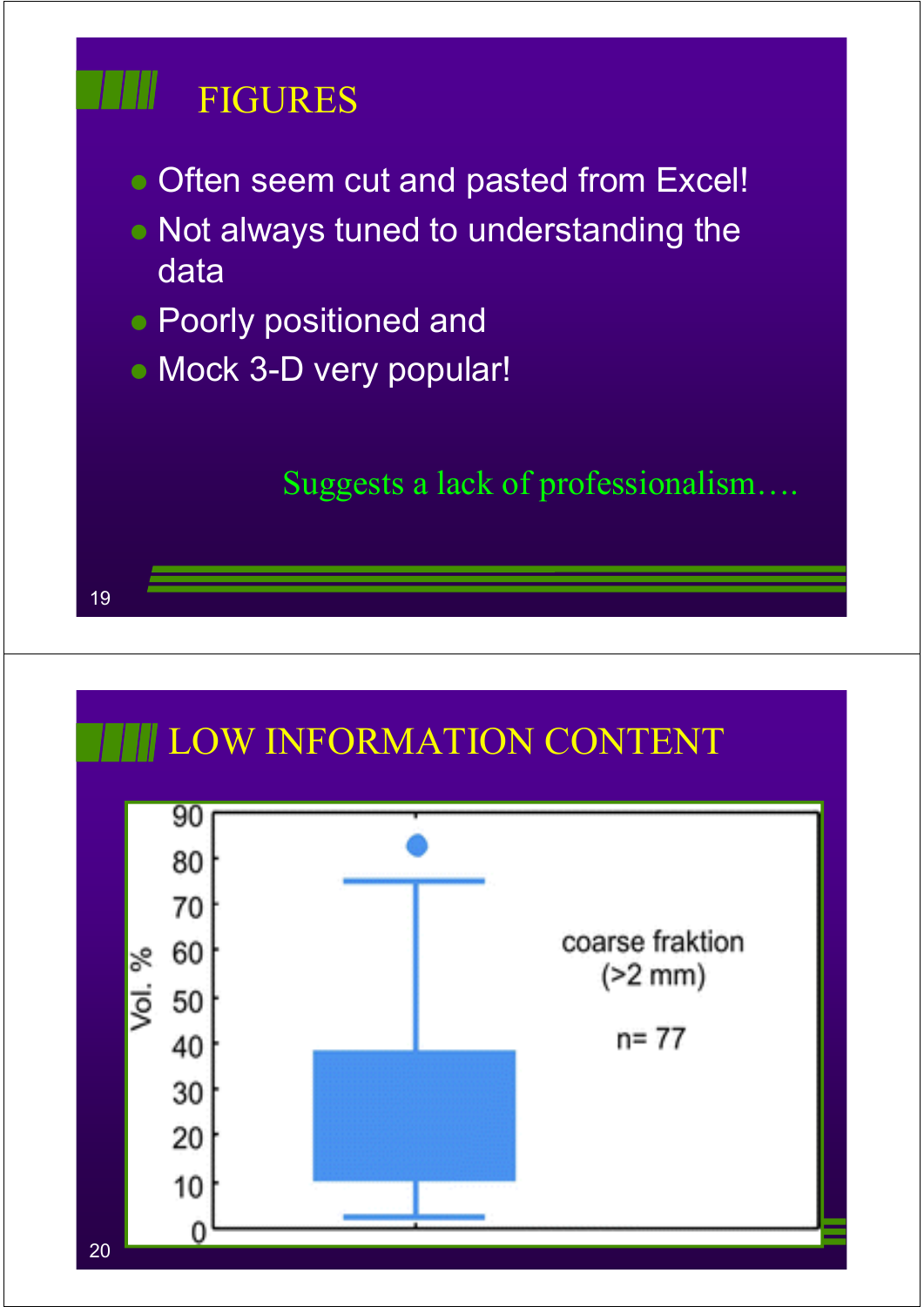# CONTENT QUALITY NON-ENGLISH LANGUAGE

- About 10% of the journals are not in English
- Spanish, Portuguese, Italian, Polish frequent, but also Farsi, Chinese…
- Can I assess the article? Can I get help?
- Is the journal going to widen its readership?

*"We only want Polish readers…"*

#### WIDENING READERSHIP NON-ENGLISH LANGUAGE

- Journal title in English more a problem for Roman alpahabet languages such as Malay, Polish etc.
- Offer key words and abstract in English
- Translate both figure and table captions
- Reference list in Roman alphabet (requirement)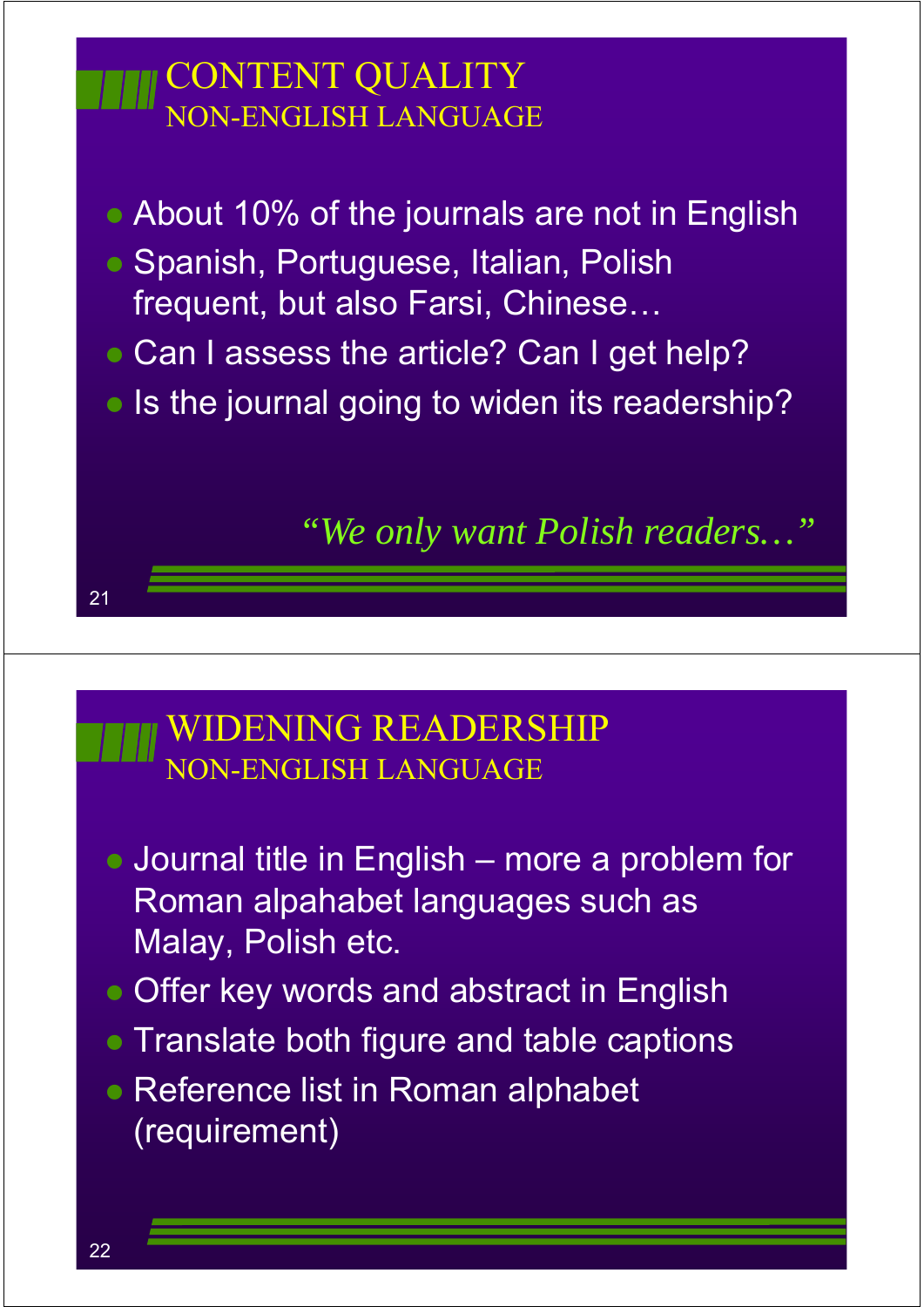# JOURNAL STANDING CITATIONS

- What percentage of articles have been cited?
- How many times are articles cited?
- How recent are the citations?
- Who is citing the articles?
- What country does the citation come from?

*However inclusion in Scopus may shift this… what it will look like in future?*

### PROBLEMS WITH CITESCORE/IMPACT FACTOR

- Politics of impact fa**ct**ors
- Delays to publication
- Citation engineering
- $\bullet$  (Mis)calculation of impact factors:  $N_{\text{crit}}/N_{\text{art}}$
- Time span and citation half lives
- $\bullet$  Individual impact: IF  $\sim$  20% of variance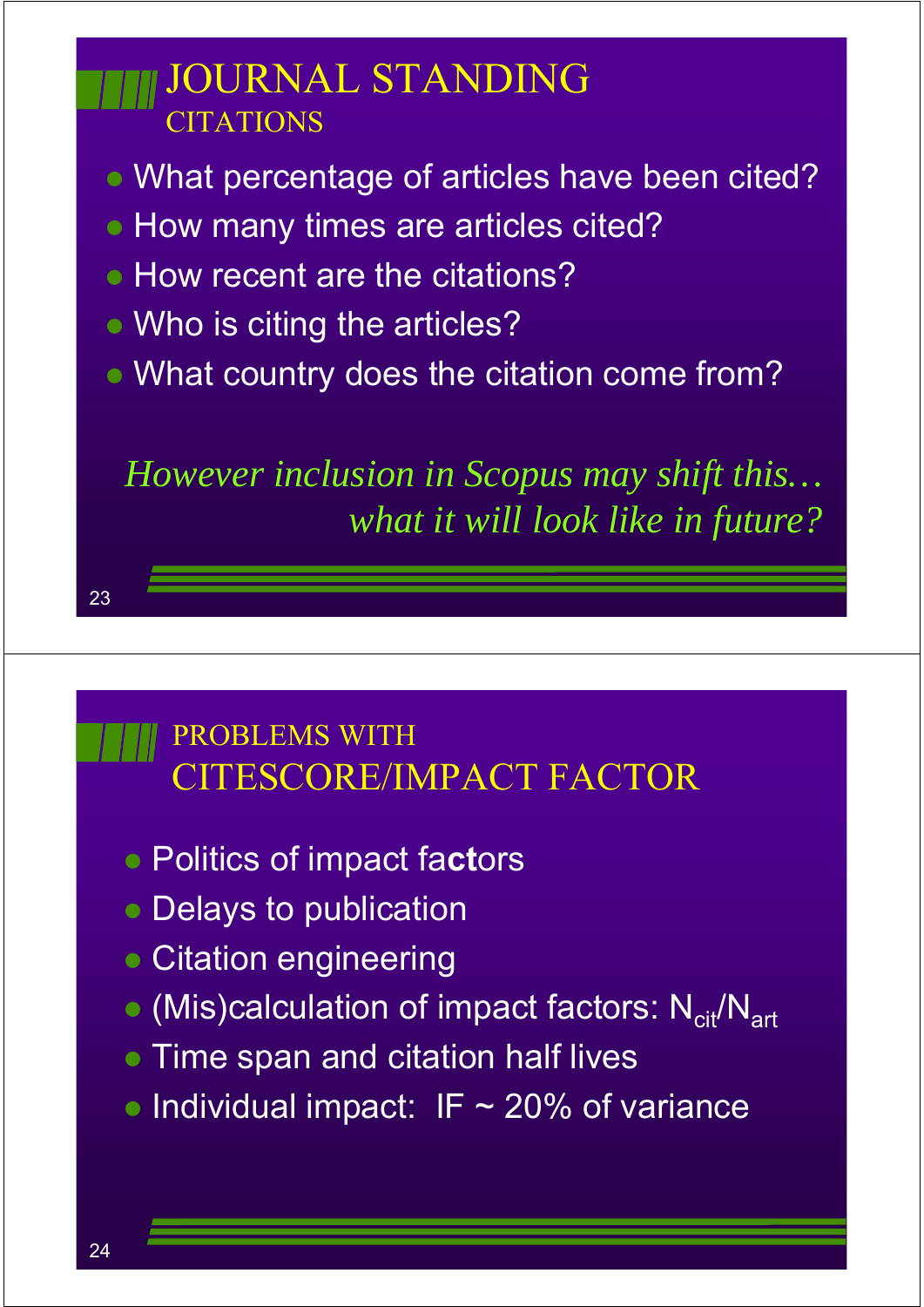

# PRESS RELEASES



### **Stones of cathedral** tell corrosive story

**Carbon in Black Crusts from the Tower of London** 

> .<br>DRA BONAZZA.† PETER<br>COMBE.\*∙\* CARLOTA M AND CRISTINA SABBIONI' The Carlo 1111 Mars 2012, 1996<br>In Sciences, University of East Anglia.<br>In Sciences, University of East Anglia.<br>TH, UK

Profile of interesting, but potentially neglected papers

estigates the origin, fluxes, and transformation moounds within black crusts on the stone Tower of London. The crusts were analyzed and organic carbon, including the water soluble nental carbon and low solubility compounds ates appeared to be conserved because of long nes. Conversely, more soluble ions, like formate would be removed from the layers ickly by rainfall. At higher organic carbon ns acetic acid may be produced within the iological transformations. Currently, traffic ribute to increasingly organic rich crusts. The<br>| elemental carbon to buildings darkens has important aesthetic implications. Th

documented. Nevertheless, we have tried to examine samples occurrence of London to gain an understanding<br>of the deposition, transformation, and accumulation of disfiguring black layers on urban stone surfaces

#### **Experimental Section**

Tower of London. The Tower of London incorporates many<br>buildings in addition to the central White Tower and is divided into three fortified wards: the Inmost Ward, comprising the central and Norman parts of the building (5). To the north. east, and west, this is surrounded by the Inner Ward, and beyond lies the Outer Ward, a fortified corridor created at<br>the end of the 13th century. The wharf and moat revement are outside these wards. More than twenty different stones<br>were employed during the centuries of construction. One widely used material was a hard linestone (Kentish Ragstone).<br>which is most frequently encountered in uncoursed walling (6), and is the substrate for most of the sampling undertaken during this project.

Environment. Since the late 13th century London has Environment: since the tate 15th century Echodor has<br>been a polluted city. The last 100 years have seen a transition been applicated to emissions from petrol and later diesel<br>from coal smoke to emissions from petrol and later diesel<br>fuels (7). In the Victorian period, English cities were badly<br>polluted, and building stones rapidly became emissions in central London remain high. Before the 1950s air pollution came from coal burning (3), and contained

*Europhotonics*, press, television, radio… even *National Geographic*!

respectively (i.e., OC/EC from 2.0 to 2.9). The reported concentration of EC and OC at London and Birmingham road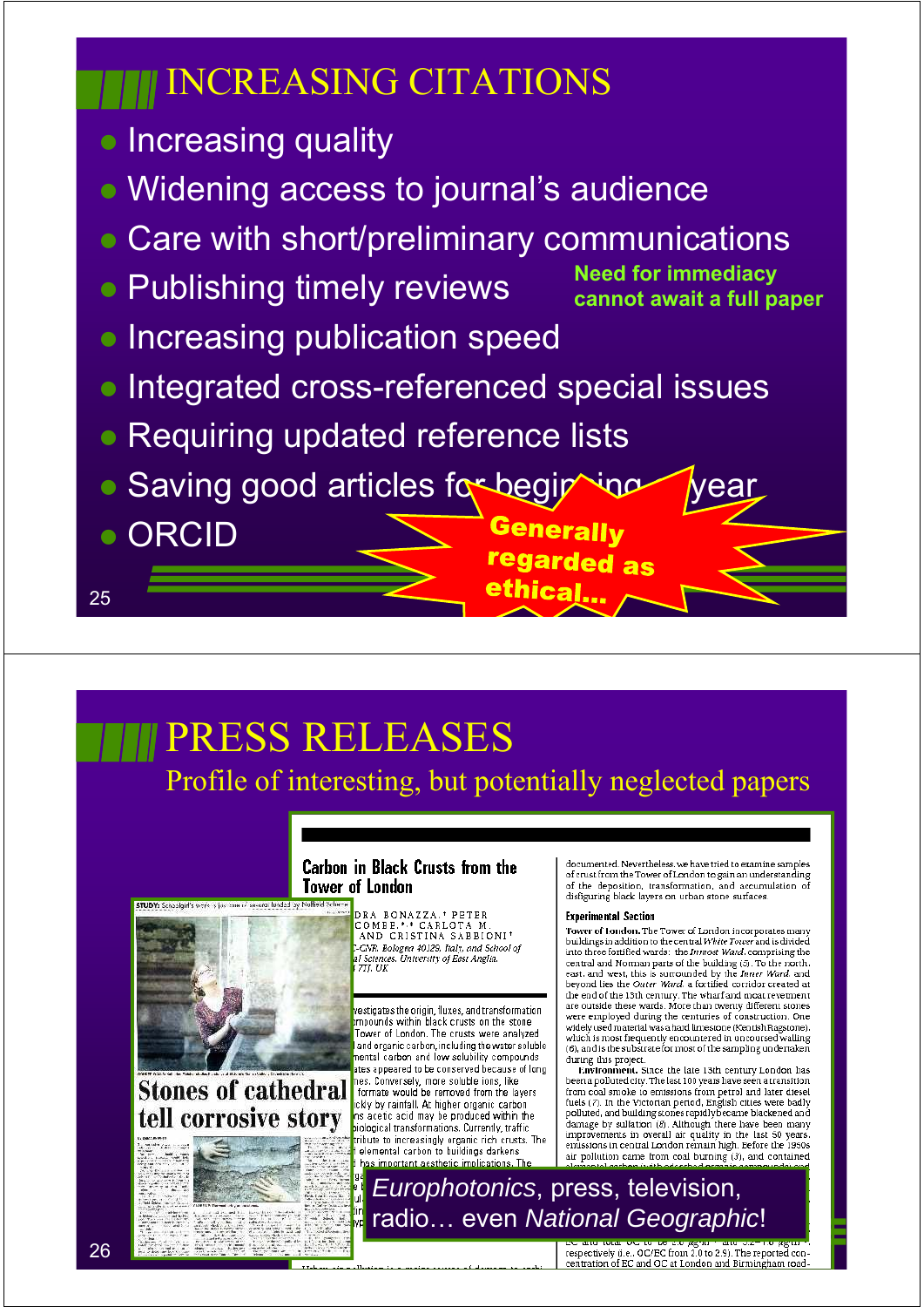

## CITATION ENGINEERING

… typically by increasing internal citations

- Increasing the number of citable nonarticle items: letters, product reviews etc
- Writing heavily self-referenced editorials
- Pressuring authors to cite the journal
- **Manipulating the reference lists**

Usually regarded as unethical…?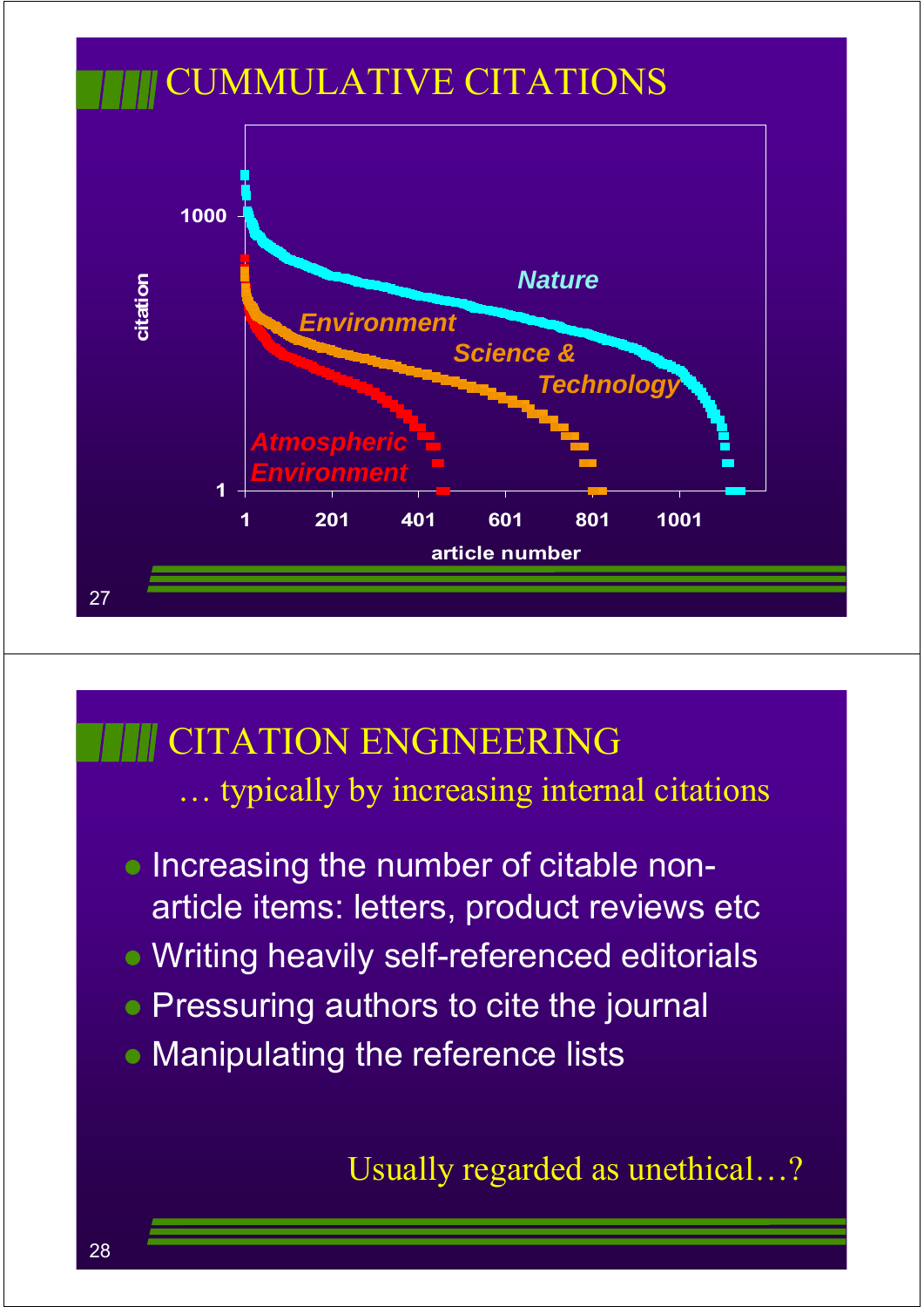# JOURNAL STANDING **EDITOR**

- Big boards are they padded?
- **Editors well known and widely published?**
- Professional editors (i.e. not academics) Some excellent
	- May not have expert knowledge
	- However they need a good/accessible board

*Non academic editors need convincing web page to outline their editorial philosophy*

# REGULARITY

- Usually journals manage to meet this
- Some have low publication frequency or quantity, that makes their viability worth thinking about
- May be understandable in some fields

*Rarely a problem…*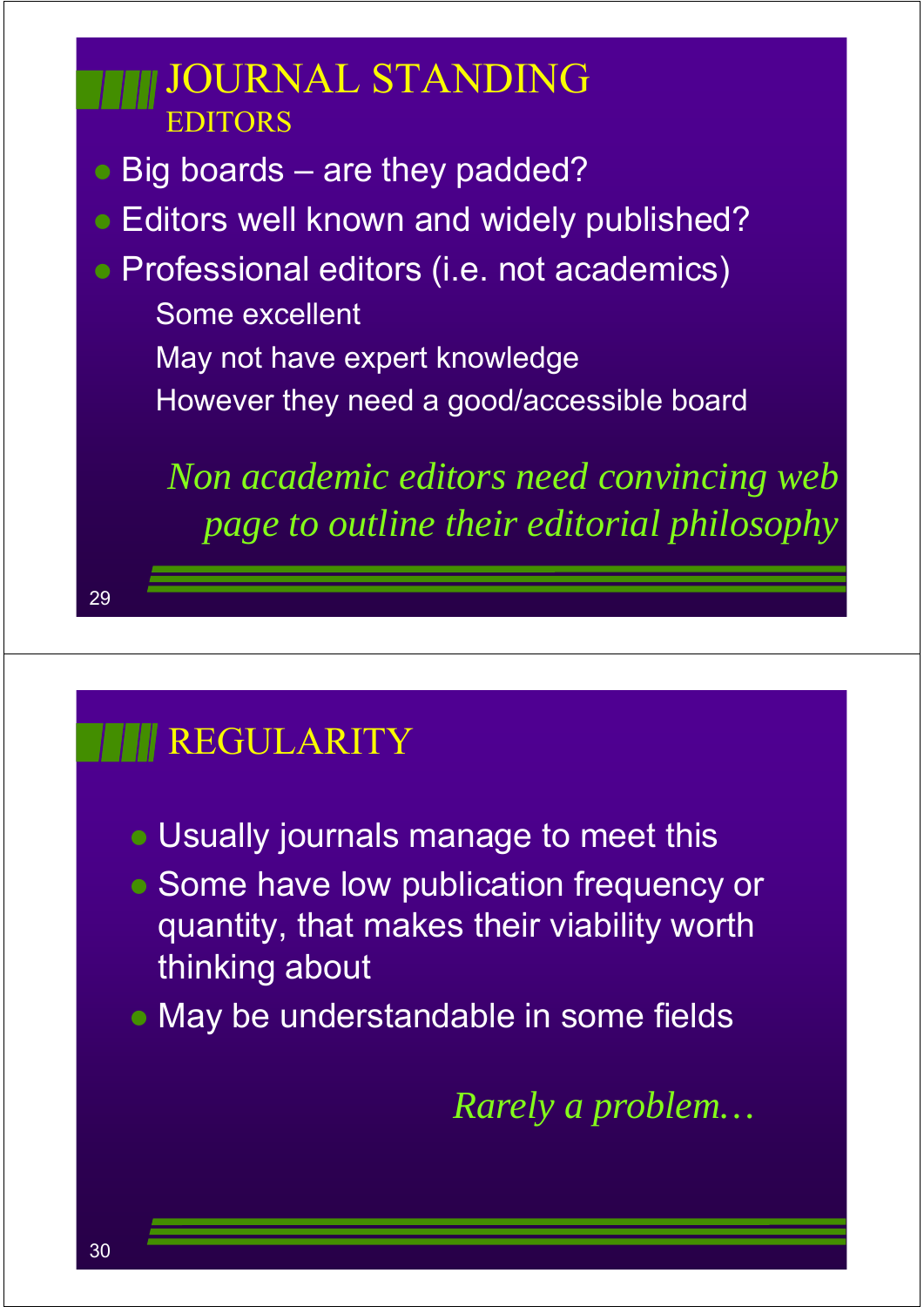

# PRINCIPLES OF TRANSPARENCY

- 1. Peer review process
- 2. Governing body
- 3. Editorial team contacts
- 4. Author fees
- 5. Copyright
- 6. Dealing with misconduct
- 7. Ownership and management
- 8. Web site
- 9. Name of journal
- 10. Conflicts of interest
- 11. Access
- 12. Revenue sources
- 13. Advertising
- 14. Publishing schedule
- 15. Archiving
- 16. Direct marketing

**NEW CRITERIA**